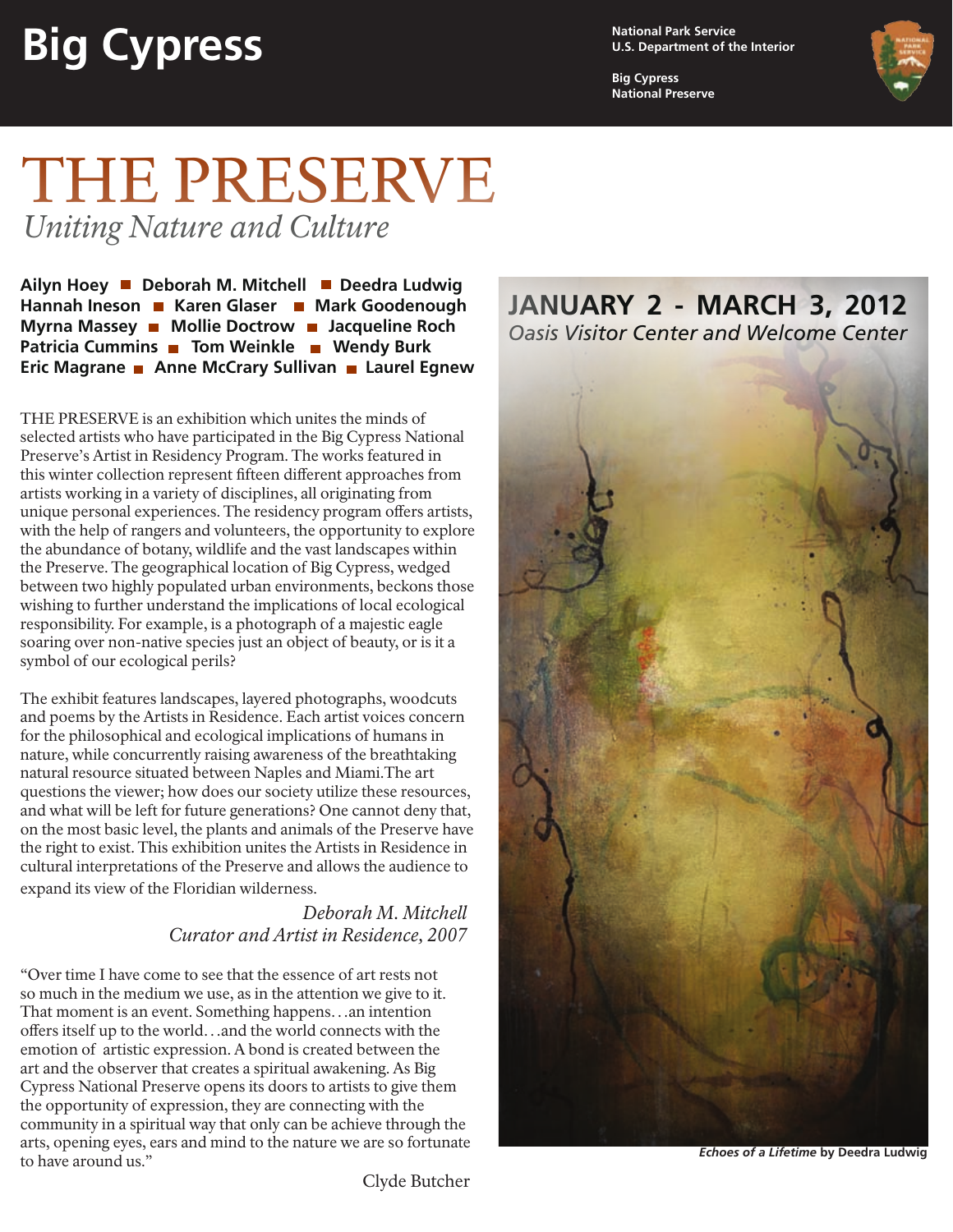

**Left to right:** *Floating Hearts* **by Karen Glaser,** *Frenzy* **by Jacqueline Roch, and** *Untitled by* **Ailyn Hoey**

Karen Glaser's powerful photographs represent the true enormity of the visceral places found in Big Cypress National Preserve and Everglades National Park. Chicago based Glaser studied the elements of both the wet and dry season to record fleeting moments within this complex ecosystem resulting in elaborately layered photographs. One can experience the moment of revelation that she felt when she took the fire and water images and almost smell the air heavy with smoke and moisture. The three pieces displayed are from the Springs and Swamps series, which traveled to several institutions including the Southeast Museum of Photography and The Bob Rauschenberg Gallery in Fort Myers.

The cultural filters which exist within our society are examined in this series of backcountry cabins photographed around Florida by Deborah M. Mitchell. This mixed media artist in Miami weaves the written word frequently into her photography based pieces, leaving the viewer to ponder, wonder and ask new questions about our role in nature. Mitchell mixes lessons with images, adventures with journals and ultimately people with land in frequent presentations about our wilderness. Her series Documenting our Contemporary Wetlands was accepted by the New York Foundation for the Arts. Her photographs are featured in Laura Ogden's SWAMPLIFE, Minnesota Press 2011.

Richly layered pastels spill forth from **Jacqueline Roch**'s paper based works, drawing one deeper into the pristine landscapes of our own backyard. Although this busy mother of four works out of the Bakehouse Art Complex in Miami, she still finds time to explore the biodiversity offered in neighboring Big Cypress. Artists such as Roch can be found expanding their knowledge and evolving their technique as the seasons change along the Tamiami Trail.

The hypnotic charcoal scenes from Ailyn Hoey are widely viewed as a definitive interpretation of the variety landscapes one can experience in the preserve. Summer visits are depicted with a deft hand on paper, displaying the thunderous cloud formations hovering above bucolic sawgrass prairies. Hoey resides in Vermont where her northern visions continue to impress an audience who appreciates insight and simplicity.

Mollie Doctrow is a woodcut artist who sketches native habitats in the field, transfers and carves the sketch into woodblocks, and completes the final image by inking the woodcut for print making. These woodblocks reveal her evolved technique of "spontaneously letting go, following the movement or feeling the form." The resulting carved marks become a visual shorthand - a way of simplifying complex images, expressing rhythm, texture, form and space. Her cypress trees are a splendid repetition in line and balance, which nature seems to form so perfectly.

The gentle curving lines in the sculptures from **Mark Goodenough** suggest that the creatures in Big Cypress are all easily approachable. This talented sculptor works in multiple disciplines including bronze, and relays his subjects to the viewer with a sweet reverence, which has an oddly calming effect. Indeed one seems to feel that they know this man who creates all sorts of animals with various metals in a simple and direct method.

The observations of movement within the preserve are chronicled in the mixed media works by Louisiana resident Deedra Ludwig. These discoveries are beautifully haunting but created by vast destruction of an ecosystem. Hurricanes, fire, and human error have lead to an altered form of nature that the artist interprets on softly washed canvases filled with sublime visual secrets about the patterns found in the primordial swamp.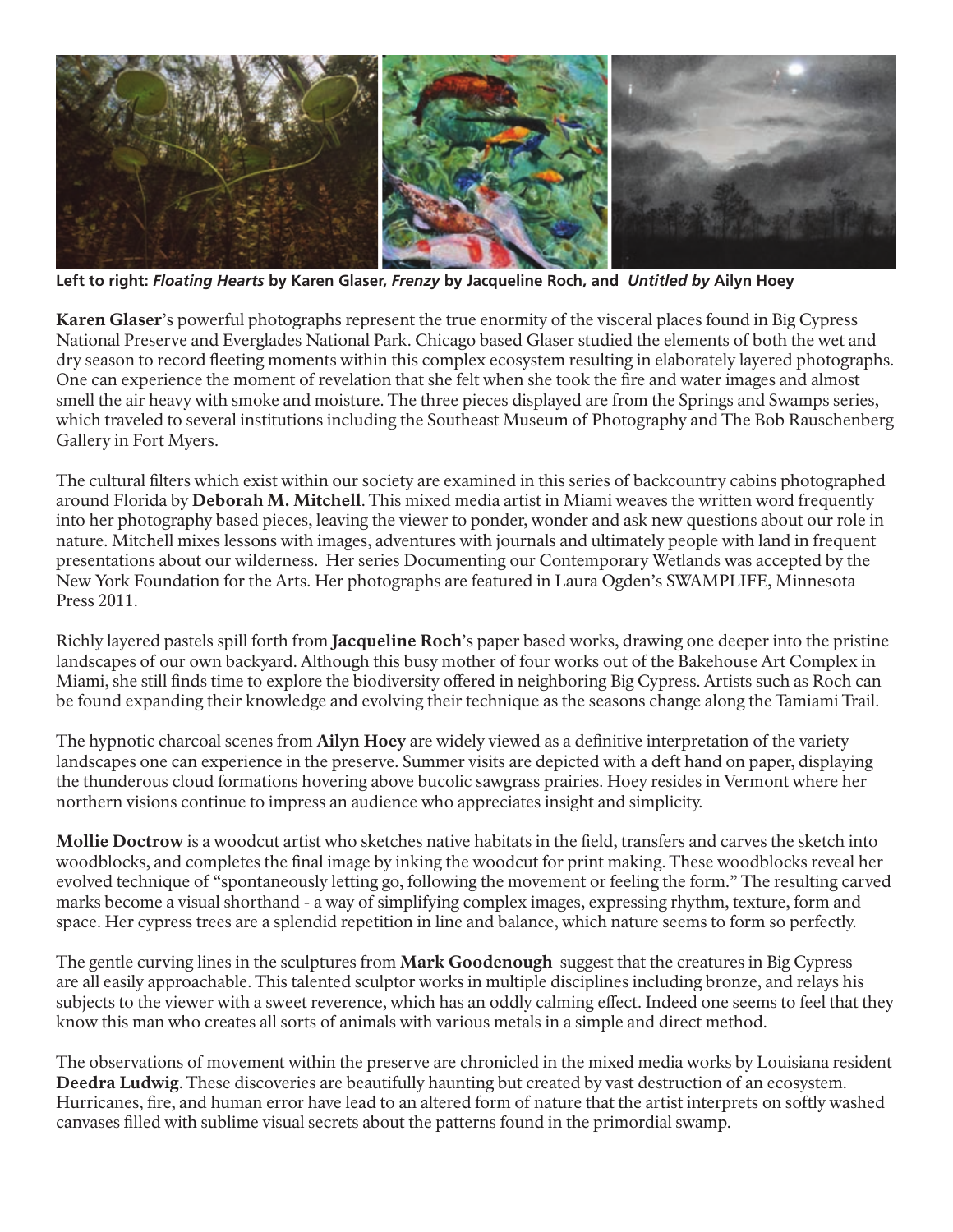The timeless environment of Coastal Maine and Southwest Florida are the primary focus of New England painter Hannah Ineson. Ancient wilderness and extreme diversity in landscapes inspire this widely shown artist to return to Big Cypress every winter for the past nine years. Her gentle brushwork reflects her response to the fragile environment seen in iconic everglades imagery including cypress forests and wading birds resting in calm waters.

The first artist in residence in the preserve was Myrna Massey, who worked closely with Clyde and Niki Butcher to develop and help implement the program. Massey drew upon her experience as a park ranger at Zion and Grand Teton National Parks to bring perspective to the planning process. She quickly adapted to the vast natural resources in the preserve, intrigued by the variety of ornithology in the area. Her work respects the historical nature and natural history of this unusual region, leaving the viewer to imagine their own version of the past. Objects found on daily hikes convey the essence of place in these mixed media assemblage pieces which evoke a sense of lost time.

Arizona residents Wendy Burk and Eric Magrane sensed many stories here at the hinge between wet and dry seasons in May 2008. Both water and fire embedded within the ecology of Big Cypress play a role in the poetry of this eloquent team. Their effortless and dreamlike prose emerge from a swamp teeming with alligators, anhingas and cypress domes. The full manuscript of their triple artist in residencies is titled Lake//River// Swamp, and was recently a finalist for the Marsh Hawk Press Poetry Prize.

Native New Yorker **Patricia Cummins** will reside here this winter to capture the motion of nature by painting seemingly simple scenes. During her thirty-four year career as a fine arts instructor for Miami-Dade public schools she has communicated the sensations felt during her seven residencies with her audiences and also won numerous prestigious grants. Her goal is to involve viewers as deeply as possible as she creates artwork leaving behind traces of feelings associated with each scene evoked by color, form and grace.

The newest addition to the Artists-in-Residence program is Tom Weinkle, who senses the natural world through a metaphorical portal. This soft pastel artist manipulates pigments with various liquid mediums to achieve a painterly effect on his landscapes which explore the intersection of place with time and memory. Weinkle's work has a unique sense of motion and hue within perceived boundaries, which appeals to one's traditional values as well as speaking to our contemporary visual expectations.

The poems of **Anne Mccrary Sullivan** are vehicles which help one understand the relationships of flora, fauna, geology and ecology in a visceral, emotional and intellectual way. Although she writes for herself, ultimately the poems wish to be urgently shared, born with the hope that others, too, will find glimmers of recognition in the relationships of birds and alligators, the functions of fire and wind and a sense of connectedness to a larger whole. The interweaving of lives and processes is more thoroughly understood as she interprets her studies on nature. Poetry is how she studies.

**Left to right:** *Blue Scavenger* **by Myrna Massey,** *Turner Tunnel* **by Deborah Mitchell, and** *Bronze Frog* **by Mark Goodenough**